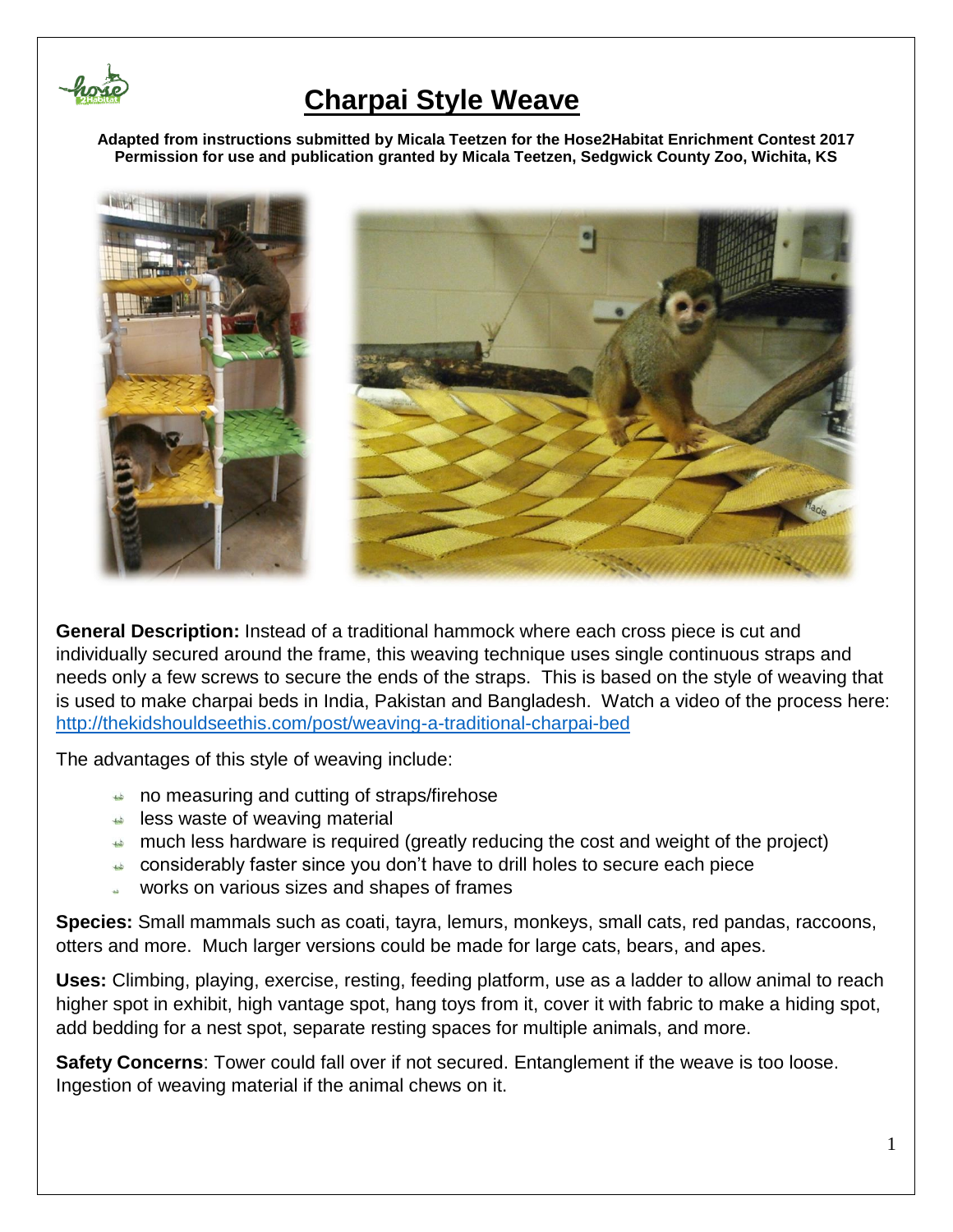

**Adapted from instructions submitted by Micala Teetzen for the Hose2Habitat Enrichment Contest 2017 Permission for use and publication granted by Micala Teetzen, Sedgwick County Zoo, Wichita, KS**

#### **Materials Needed (sizes based on unit shown in most pictures in these instructions**

1" PVC (estimated 56') Fittings: (6) 3-way connectors, (14) 4-way tees/connectors PVC cement Webbing strap (or fire hose) ~200' of 1.75" wide Tool to cut straps (or fire hose) Tool to cut and sand plastic PVC (if not precut and sanded) Machine screws, washers, nuts Screw driver and wrench to secure screws Drill and bit to make holes for screws

#### **General Information**

Build the tower frame from PVC with the desired number of shelves. Use an appropriate size of PVC and dimensions for the shelves depending on the species and area you are making it for. The unit in these instructions was designed for small mammals (coati in particular) and is made with 1" pipe and each hammock is 19"x19". The total height is 4'6". The webbing strap is 1.75" wide.



When building the structure, ensure it is as square as possible. The PVC cement sets quickly and is not very forgiving. If the pieces aren't aligned correctly, it is difficult to make them fit together and the whole project can quickly go awry. Consider dry fitting the structure and marking each piece at the seams as shown on the left. When gluing, quickly twist until the lines match up. If you use a dry erase marker (which will wipe off easily), be careful not to touch the marks before you start gluing.

#### **Additional advice from [www.formufit.com](http://www.formufit.com/)**

*It is vitally important, that immediately after cementing and seating that you check that your project is square where you require it to be. This is critical when building boxes or items where the fittings and pipe connecting segments are required to be in parallel and perpendicular directions.*

*If cementing, you have approximately 30 seconds to make any changes in direction of the fittings once the cement is applied. Checking for square* 

*should be done immediately after seating the pipe.*

*If using the set screw method, you need to check for squareness before you drill the screws into the fitting and pipe.*

#### **HOW TO ENSURE THE ITEM IS SQUARE**

- Place the structure on a flat, level surface and use that surface to square it up. Press down on the fittings and pipe so that they are at the same level.
- Use a straight edge between two perpendicular sections to make sure that they are at the same level.
- Place the structure on a flat surface and use a bubble level to make sure that it is even.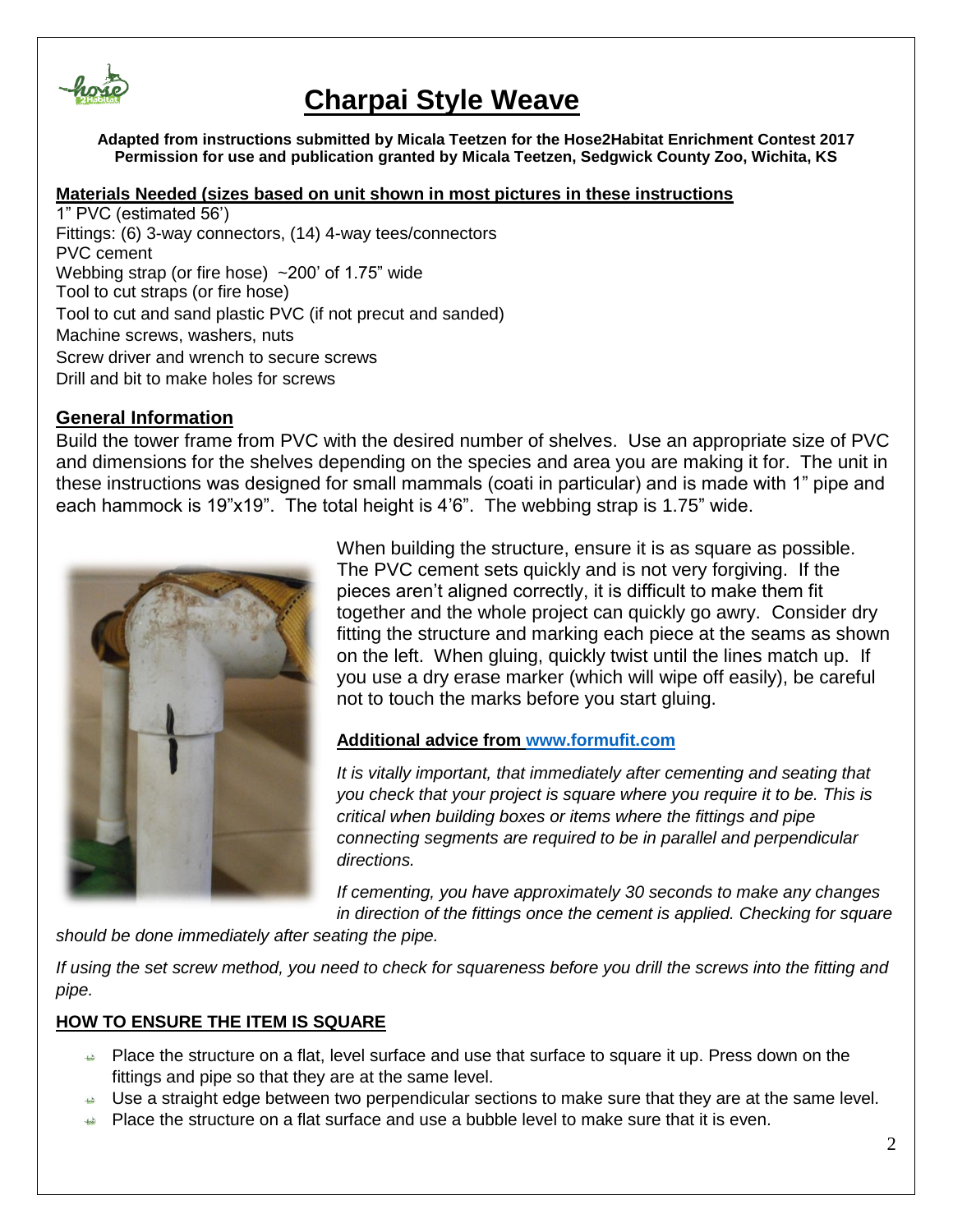

**Adapted from instructions submitted by Micala Teetzen for the Hose2Habitat Enrichment Contest 2017 Permission for use and publication granted by Micala Teetzen, Sedgwick County Zoo, Wichita, KS**



Make sure you know exactly where and in what direction to put the next piece before gluing it. Case in point: In the photo on the left the 4-way fittings were glued in the wrong place for the second shelf. When working with the shelf upside down on a work surface, it is easy to get confused which direction the next piece goes. Several adjustments had to be made to work around this mistake, so save yourself a headache and get it right the first time! It ended up working out well because the "bonus" bar works nicely as a handle to carry the shelf. To prevent mistakes, pieces could be numbered with dry erase marker. Then match the numbers when gluing. (For example, put matching numbers at each joint; "1" on the pipe and "1" on the fitting.) Alternatively, dry fit the pieces together and use screws to hold them in place.

#### **INSTRUCTIONS**

**STEP 1.** Secure the end of the strap close to a corner using duct tape to hold it in place for now.

**STEP 2.** Wrap 3 rows as shown below. The top pieces should be long and as close to the middle of the square as possible. The underneath ones are short and tight to the corners. You will make As first, then Bs, then Cs. The straps should be next to each other and not overlap.

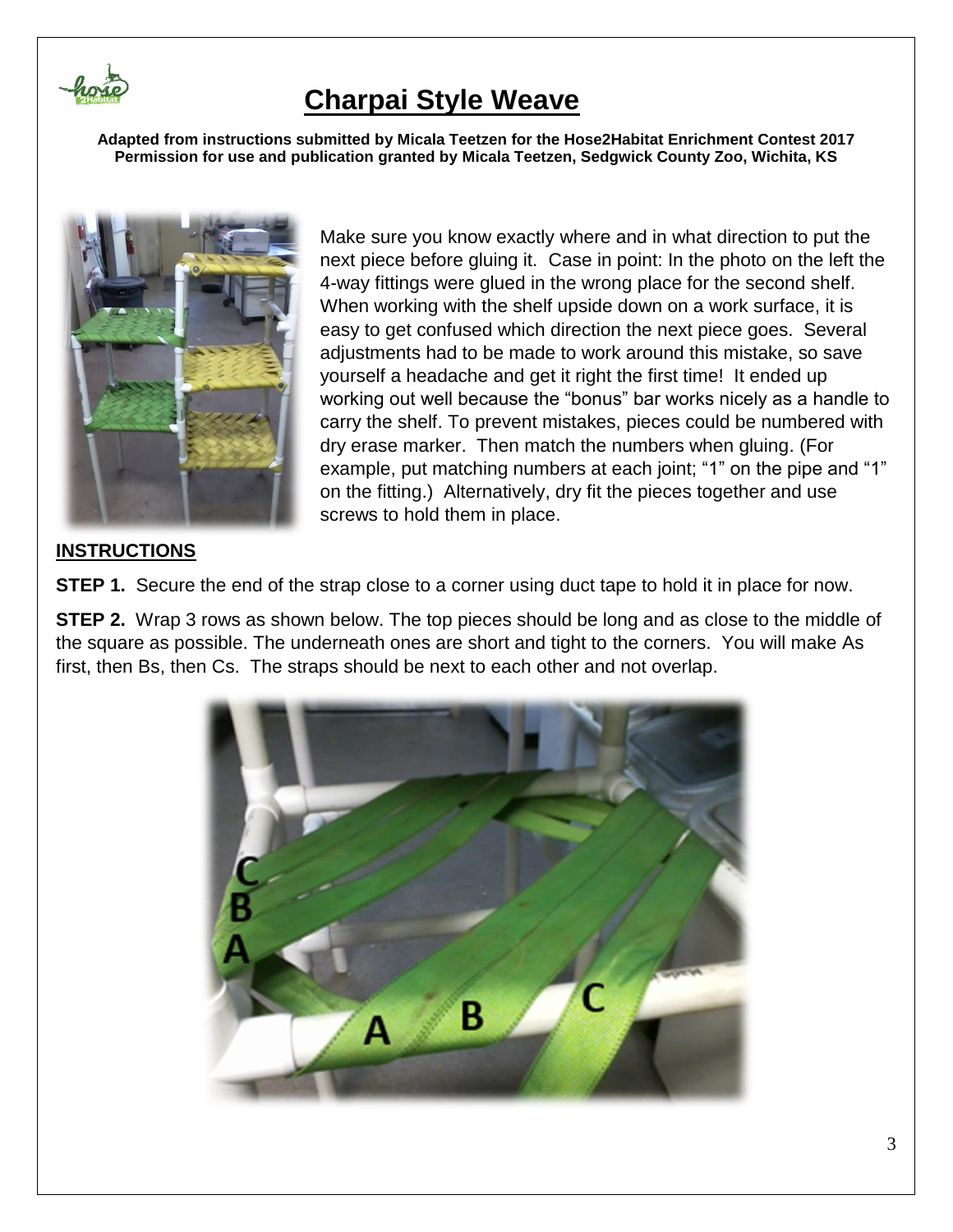

**Adapted from instructions submitted by Micala Teetzen for the Hose2Habitat Enrichment Contest 2017 Permission for use and publication granted by Micala Teetzen, Sedgwick County Zoo, Wichita, KS**

**STEP 3.** Begin to weave. Keep the webbing in a roll, as this is the easiest way to work with it. Push the roll up to go OVER the A straps, as shown below. In order for the weaving to work correctly, it is important that those two rows match.



**STEP 4.** Repeat on the opposite side. Go OVER the two A straps. TIP: The wrapping on the edge will always match its neighboring straps so that it looks even and nice (i.e. all straps on each side of the square will either come from under and go over OR come in over and wrap under).

**STEP 5.** Weave over the B straps and under the A straps as seen below.

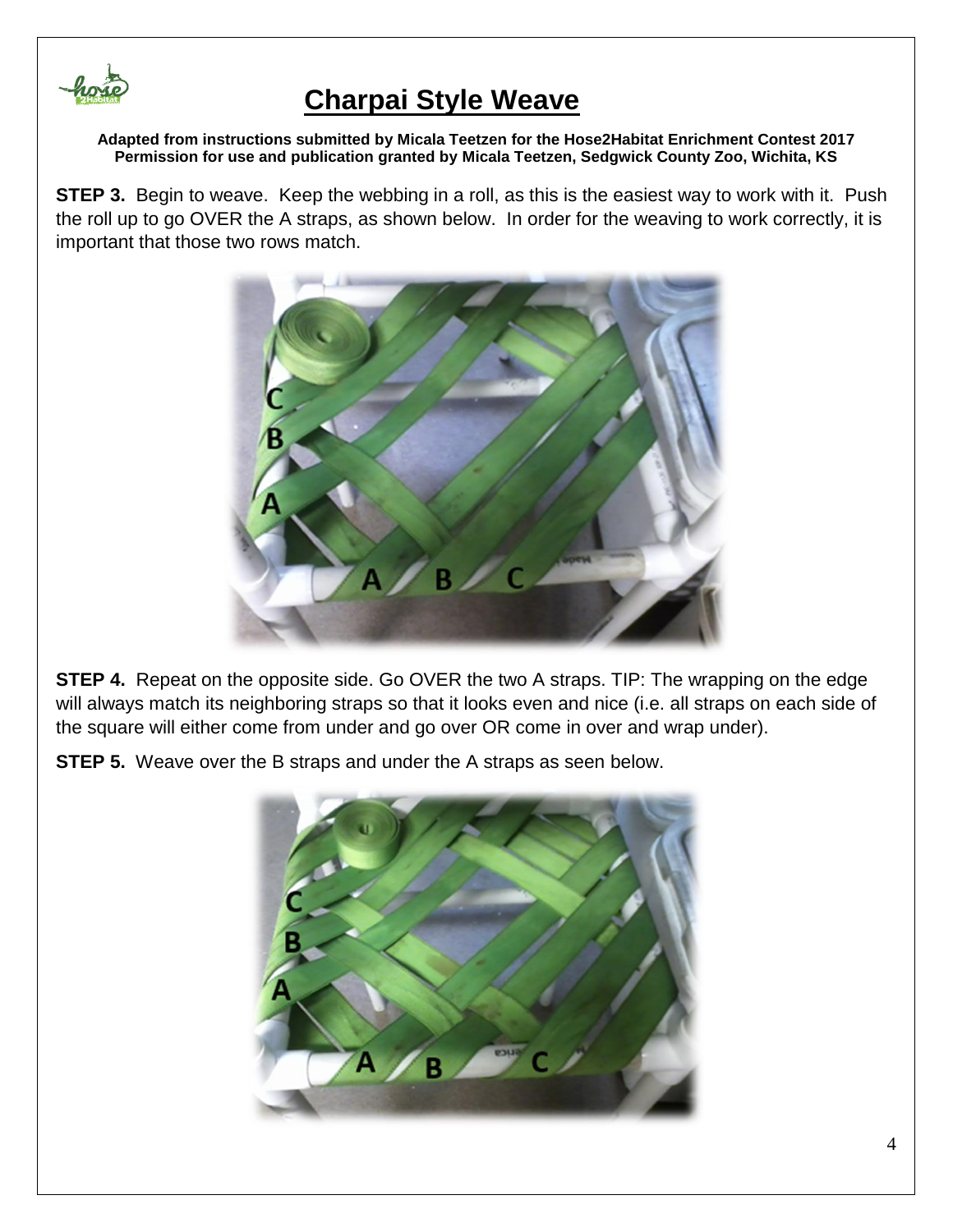

**Adapted from instructions submitted by Micala Teetzen for the Hose2Habitat Enrichment Contest 2017 Permission for use and publication granted by Micala Teetzen, Sedgwick County Zoo, Wichita, KS**

**STEP 6.** Continue working on filling in the weaves, tightening everything as you go. Continue until all of the strap is used or the entire open space is covered with woven strap. If you get "woven into a corner" and get to a place where you can no longer weave, but still have gaps, cut the strap and start it again in the area that has the most gaps.



**STEP 7.** When you are pleased with the results, remove the duct tape and secure the ends in place with screws, washers, and nuts. Hold the strap tight as you place the screws. Trim the excess strap. You can burn the ends with a blowtorch, heat gun, lighter, etc. to prevent fraying. Sometimes an extra screw is needed to cinch down a gap in an awkward area like on the lower left side above.

NOTE: Every hammock is a little different as far as working around the fittings on the corners. Each hammocks in the item shown in these instructions took 35' - 40' of webbing. The length of webbing needed will vary considerably if you use a different width of webbing, or if the dimensions of your frame are different. Firehose could also be woven in this manner.